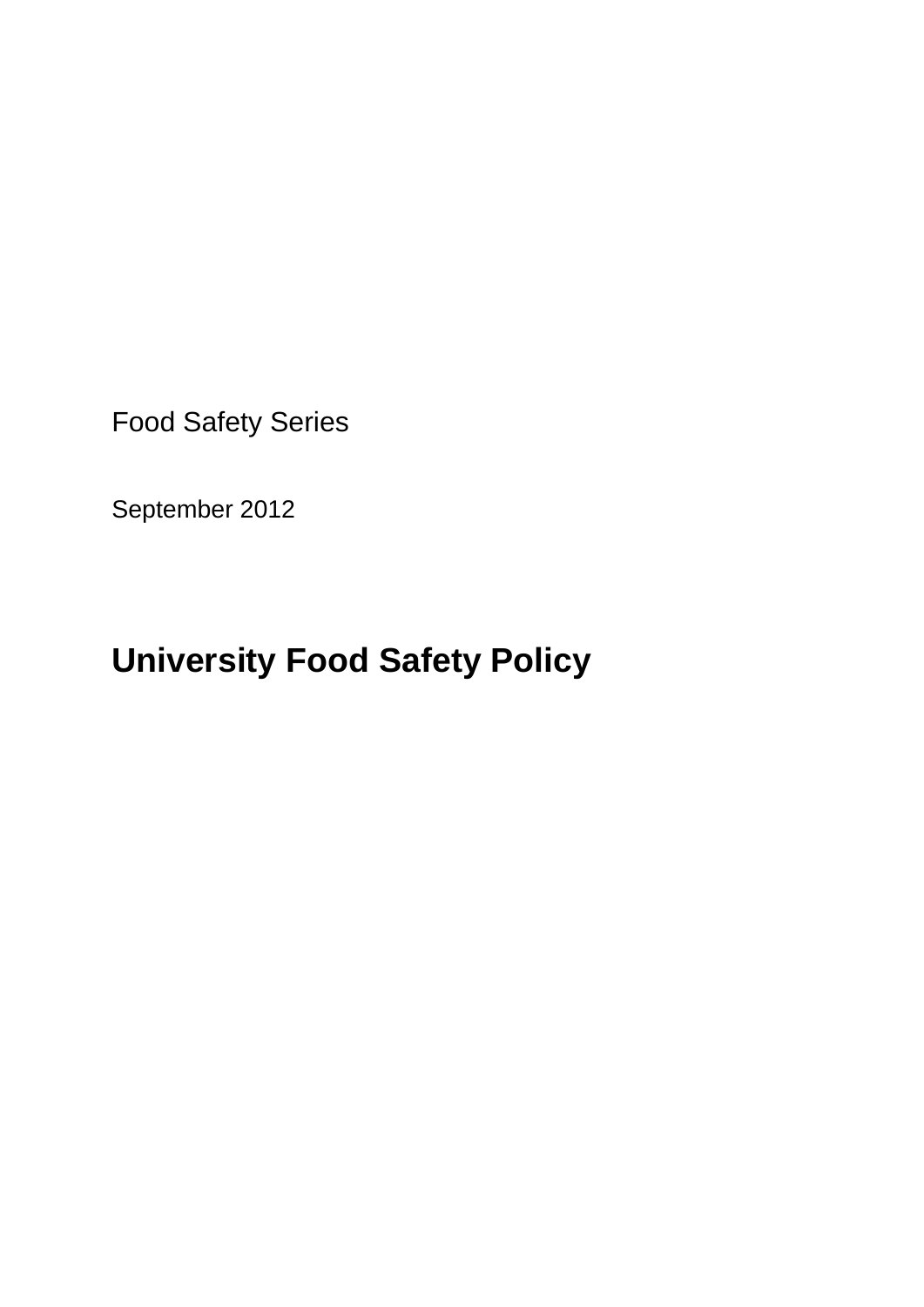### **Contents**

#### Page number

| 1. | <b>Policy Statement</b>                     |                                                      |   |
|----|---------------------------------------------|------------------------------------------------------|---|
| 2. | <b>Breach of Policy</b>                     |                                                      | 1 |
| 3. | Responsibilities and Roles                  |                                                      | 2 |
| 4. | Food Safety and External Catering Providers |                                                      | 4 |
| 5. | <b>Food Safety Training</b>                 |                                                      | 4 |
| 6. | Definitions                                 |                                                      | 5 |
| 7. | Appendix I                                  | Food Safety Guidance Notes and Further Information   | 7 |
| 8. | Appendix II                                 | Food Handler's Agreement Form                        | 8 |
| 9. | Appendix III                                | <b>Supplementary Questionnaire for Food Handlers</b> | 9 |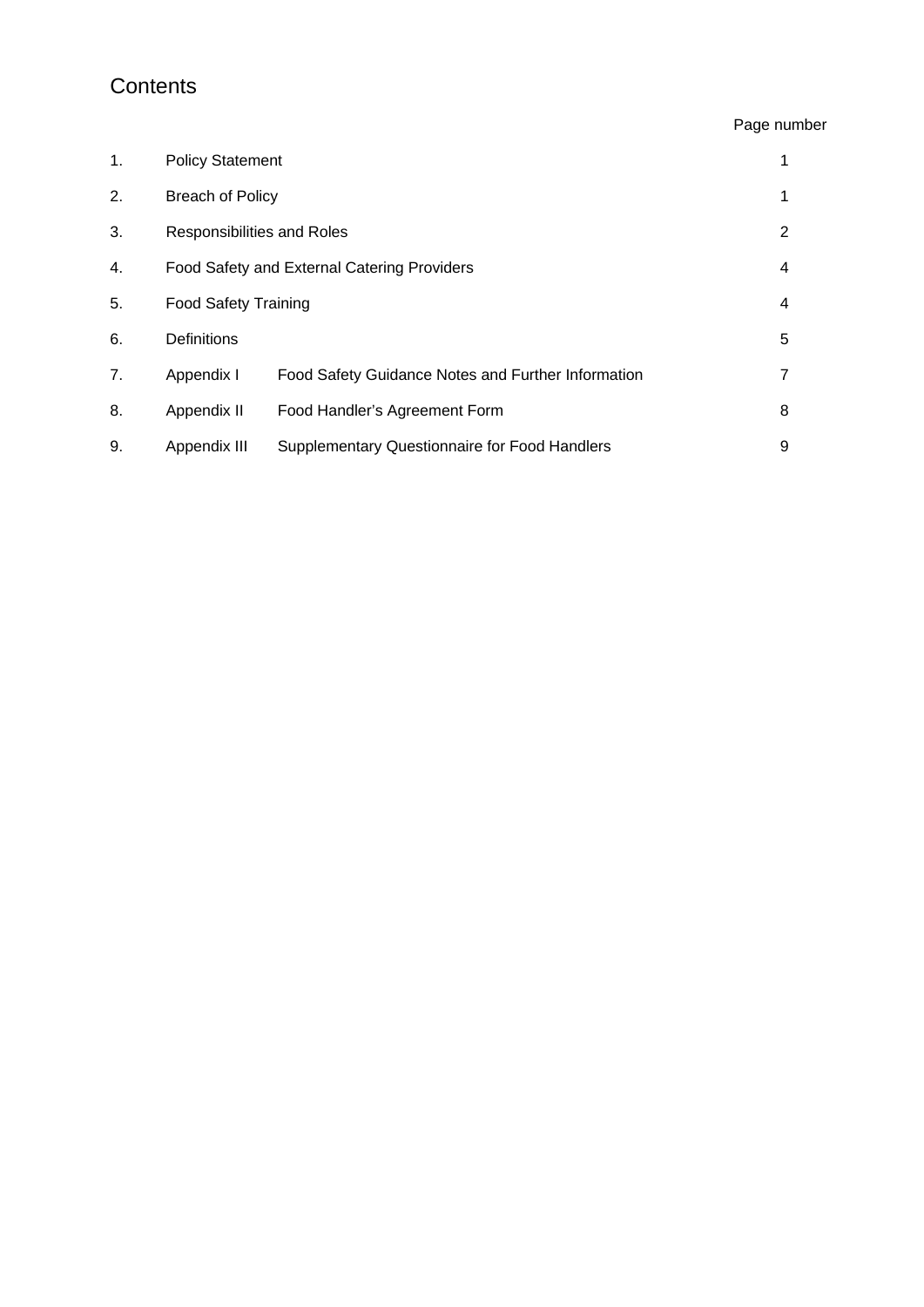# **1. Policy Statement**

- 1.1 The University of Cambridge is committed to achieving the highest standards of food safety and quality by well-trained staff, operating in clean hygienic premises. This Policy applies to all catering activity on University premises or under the control of the University, whether run by the University (including Departments and Institutions) or by external Catering Providers. All external Catering Providers are also required to comply with this Policy.
- 1.2 This Policy shall ensure that catering practice meets the University's legal obligations with respect to discrimination, financial regulations and health and safety, including food safety.
- 1.3 All food production, handling, storage and transportation must meet the requirements of the Food Safety Act 1990 and the Food Hygiene (England) Regulations 2006.
- 1.4 Except in the case of the provision of solely Low Risk food/drink, it is recommended that Departments use *University Catering* or one of the Preferred Suppliers listed with Procurement Services. Only Catering Providers who have been awarded a contract with the University following a formal tendering procedure can be used to operate embedded third party outlets.
- 1.5 Departments are strongly advised to use a Preferred Catering Provider. Should a Department choose to use a non-preferred supplier for hospitality or delivered platters they must write to the Head of Operations, Facilities Management stating that they are taking responsibility for performing appropriate checks to ensure that the catering provider is a reputable supplier and that they comply with this policy (this does not apply to embedded third party outlets as they must be operated by a Catering Provider who has been awarded a contract with the University following a formal tendering procedure). Departments requiring catering from a specialist supplier e.g. strict kosher, or when using caterers in other parts of the country or abroad should contact the Head of Operations for guidance.
- 1.6 Only preferred Catering Providers may publicise or promote themselves by reference to their status.
- 1.7 In general (with the exception of Low Risk food/drink) departments are discouraged from selfcatering due to the risks involved. However, for very small numbers (usually less than 15 people) this might be unavoidable - in which case food must be purchased only from a major leading supermarket or fast food outlet and receipts kept for traceability. Strict controls (including those described in University Food Safety Guidance Notes see Appendix II) must be implemented during storage, preparation and service to ensure the safety of the food. Where practicable, ingredients should be purchased from a Preferred Supplier.
- 1.8 This Policy does not apply to food brought onto University premises for personal consumption, including consumption of food purchased and prepared by residents and their guests in selfcatering accommodation.

# **2. Breach of Policy**

.

1

2.1 In the event of an external Catering Provider failing to comply with any of the major elements<sup>\*</sup> of this Policy, the University reserves the right to instruct the Catering Provider to cease activity and vacate the University's premises. Under these circumstances, the University will not be liable for any compensation to the Catering Provider or other parties affected by this action.

**See "Food Safety and External Catering Providers" section for main responsibilities.**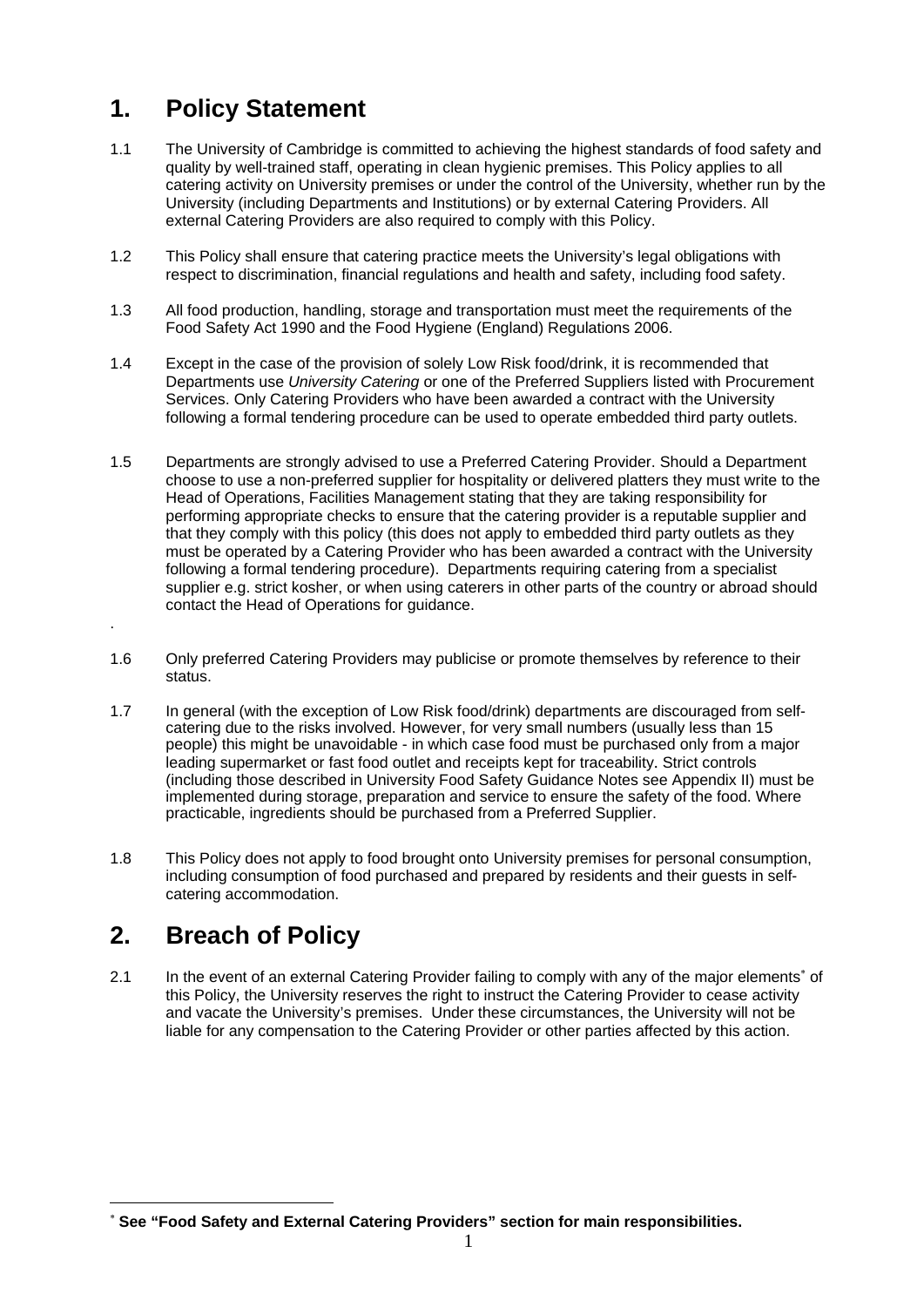### **3. Responsibilities and Roles**

- 3.1 The University Council has corporate responsibility for ensuring that appropriate resources will be available to ensure compliance with this Policy.
- 3.2 As with other matters of safety, Heads of Departments are responsible for ensuring implementation of this Policy within their domain.

#### 3.3 **Departmental Catering Co-ordinator(s)**

The nominated Departmental Catering Co-ordinator(s) (DCC) will be a point of contact to which information relating to food safety will be forwarded. The DCC will then disseminate the information throughout the Department as necessary to ensure that any provision of food complies with food safety legislation and this Policy. The DCC need not carry out all the tasks listed below in person and there may be several individuals within the Department dealing with different aspects.

Where a Department does not nominate a Departmental Catering Co-ordinator it will be assumed that the Head of Department undertakes the role.

#### 3.4 **Departmental**

Main tasks (these may differ for each Department):

- co-operate with the University in complying with statutory duties
- facilitate visits by Enforcement Officers, such as EHO, TSO, HSE, Fire Service, etc
- ensure that all food handlers, either during the pre-employment health screening process or when a current member of staff transfers to become a food handler, complete the Food Handler's Agreement Form (Appendix II, to be retained by the department) and the Supplementary Health Questionnaire for Food Handlers (Appendix III, to be sent to Occupational Health with the completed Pre-employment Health Questionnaire).
- ensure that Food Handlers are trained to a level commensurate with their responsibilities
- ensure that records are kept to prove compliance with due diligence
- conduct regular food safety inspections within the Department and where appropriate (e.g. large operations such as the University Centre and Madingley Hall) undertake food safety audits
- ensure that products and services are purchased from a preferred catering supplier
- make sure that any equipment associated with storing, heating, cooking or serving food is of appropriate design and is maintained to adequate hygiene and safety standards

#### 3.5 **Food Handler**

Main responsibilities:

- carry out their work in accordance with all relevant legislation and University Food Safety Guidance Notes, and comply with the approved training programme (see Food Safety Training below)
- notify their Supervisor/Manager if they are suffering from sickness, diarrhoea or any illness that may be transmitted by food. \*

\* Note: This is a legal requirement and should, ideally, form part of the food handler's contract (see Appendices II and III for examples of Occupational Health forms).

 notify their manager if someone living with them has diarrhoea or vomiting that has lasted more than 24 hrs..

#### 3.6 **Central University Support**

The Head of Operations, Facilities Management, located in the University Centre and the Head of Business Services (Estate Management) provide central University support for Departments in complying with this Policy.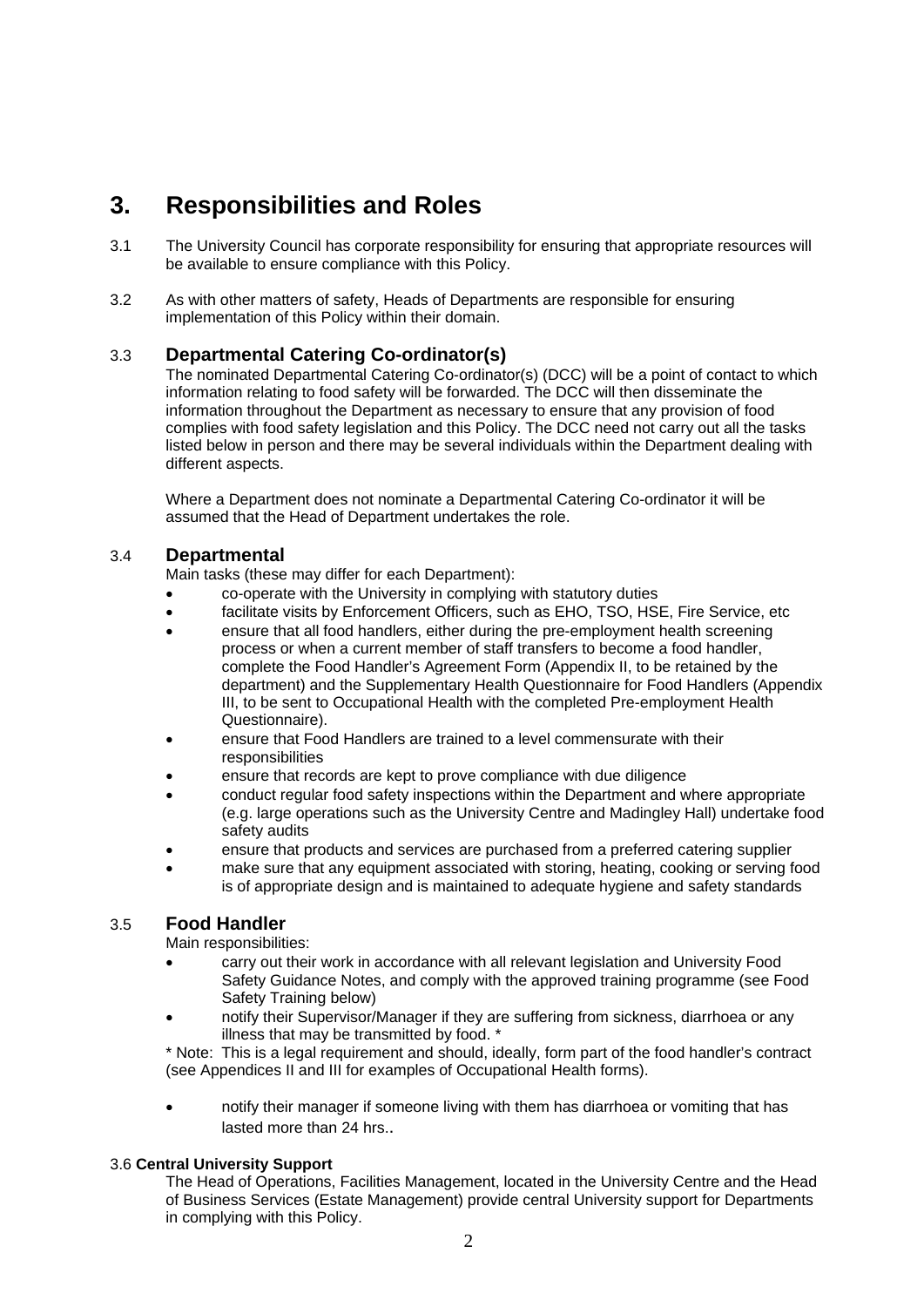#### 3.6.1 **Head of Operations (Facilities Management)**

Main responsibilities:

- Coordinate auditing of catering operations against the University standard
- update policies and guidance in line with best practice and new legislation
- liaise with Enforcement Agencies
- Assist Departments with the registering of premises with the Local Authority

The Head of Operations will also: Provide information on available food hygiene training courses

# 3.6.2 **Head of Business Services (Estate Management)** Has overall responsibility for **catering** in the University including:

- advising on food safety
- managing contracts of embedded caterers
- advising on procedural solutions for Departments in areas highlighted by audits
- assisting in purchasing products and services
- assisting with design of catering areas and appropriate operating systems with a view to minimising food safety risks

## **4. Food Safety and External Catering Providers**

It is the responsibility of an external Catering Provider to ensure that:

- 4.1 all food brought onto University premises complies with the requirements of the Food Safety Act 1990, Food Hygiene (England) Regulations 2006 and subordinate legislation.
- 4.2 a hazard analysis (e.g. HACCP or Safer Food Better Business) has been performed and documented to minimise any possible risk of food contamination.
- 4.3 all premises used by the caterer for the preparation of food are registered for food preparation with the appropriate Local Authority.
- 4.4 all vehicles used in the transportation of food are adequate in design, construction and purpose in order to maintain food at appropriate temperatures and to prevent the risk of any contamination of food.
- 4.5 adequate provision is made for storage of all food at all times in accordance with the Food Hygiene (England) Regulations 2006.
- 4.6 all Food Handlers are medically fit for the purpose of handling food.
- 4.7 all Food Handlers are supervised and instructed and/or trained in food hygiene matters commensurate with their work activities, as required by the Food Hygiene (England) Regulations 2006. Training records should be available to the University authorities.
- 4.8 all cases of illness involving food supplied to the University are reported to the Head of Operations immediately.
- 4.9 the necessary equipment, including uniforms and personal protective equipment, are available to enable good hygiene practice to be followed at all times.
- 4.10 all premises and equipment used for the preparation, serving or storage of food are in an appropriate sanitary state. University premises used by the Catering Provider should be restored to the condition in which they are found.
- 4.11 waste is removed on departure from site or arrangements are made for secure storage and clearance of waste by the next working day. Waste materials may not be disposed of into any University drains without permission of the Director of Estate Management.

# **5. Food Safety Training**

5.1 Each Catering Provider is required to draw up a food safety training plan to comply with this Policy.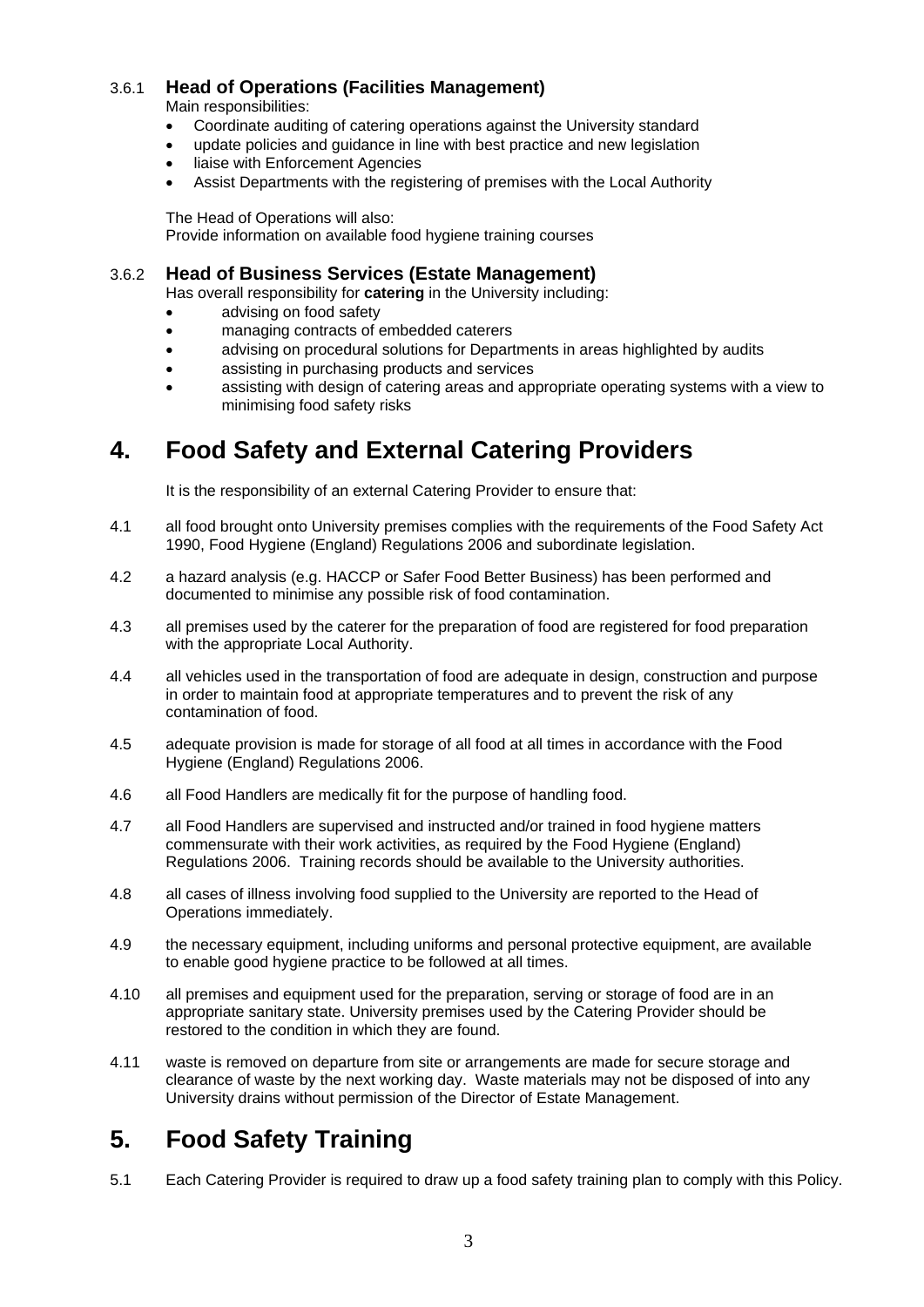- 5.2 It is a requirement of the Policy that all Food Handlers, including casual staff and temporary staff, comply with the following training programme:
	- Induction training in food hygiene must be received before commencing work for the first time.
	- A Level 2 (basic) food hygiene course must be undertaken and completed within three months of starting work.
	- Supervisors and Managers of food handlers shall undertake and complete an intermediate (Level 3) food hygiene course within three months of commencing employment.
	- Basic level food hygiene training must be updated at intervals of no more than 3 years by completing a certificated refresher course. It is recommended that Intermediate level food hygiene training be updated every 7 years and Advanced level every 10 years (or sooner if there is a major change in food safety legislation).

5.3 The level of training required to be undertaken by a Food Handler will vary depending on the type of food, level of contact and associated risk. E.g. those preparing tea/coffee and biscuits for visitors may only need to read a guidance leaflet whereas those preparing cooked meals would require full Level 2 food hygiene training as a minimum. Where there is doubt advice should be sought from Head of Operations.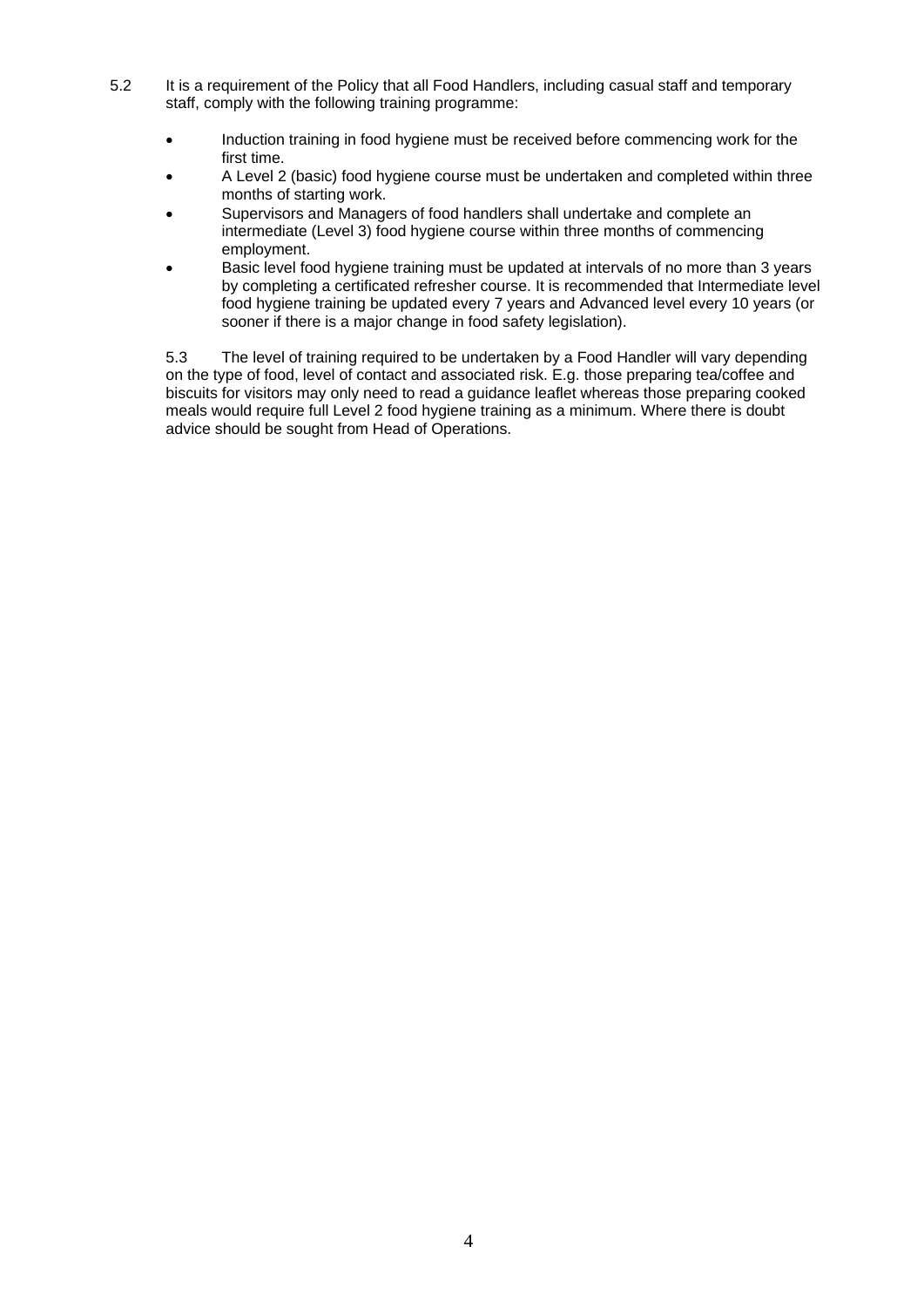## **6. Definitions**

#### 6.1 **Catering Provider**

Any individual, group, company or other body supplying catering services or any other service (e.g. vending machines, platters of sandwiches etc.) which may include the provision of food and/or drink (including alcohol).

#### 6.2 **Departmental Catering Co-ordinator(s)**

 The individual(s) within a Department nominated as a point of contact for information relating to the provision of food within their Department.

Examples of individuals to whom this may apply are:

- A catering Supervisor in a Department with full dining facilities
- A Facilities Manager
- An administrator who directly purchases drinks, buffets, sandwiches, etc
- An administrator who lets a contract for vending services or for a Catering Provider to operate on their premises
- A secretary whose tasks include organising working lunches

#### 6.3 **Food Handler**

Any person involved in the preparation or service of food and drink. The level of training required to be undertaken by a Food Handler will vary depending on the type of food, level of contact and associated risk.

#### 6.4 **HACCP (Hazard Analysis and Critical Control Points)**

Food Safety Regulations require all catering operations to carry out hazard analysis and identify critical controls. HACCP systems have been adopted by *University Catering* to meet this legislative requirement, and form the basis of food safety at the University of Cambridge.

#### 6.5 **Head of Business Services**

An officer in Estate Management with overall responsibility for all catering in the University.

#### 6.6 **High Risk Food**

Ready-to-eat Foods that support the multiplication of pathogenic bacteria and are intended for consumption without further treatment which would destroy such organisms. Generally, this includes cold foods that would usually be refrigerated and all hot food.

#### 6.7 **Industry Guides and Food Safety Guidance Notes**

The Food Standards Agency (FSA) produces a series of documents called Industry Guides, under the Food Safety Act, giving details of how to ensure compliance with legislation.

The University produces its own series of Food Safety Guidance Notes that give detailed advice on the interpretation and implementation of this Policy (see Appendix I).

#### 6.8 **Low Risk Food**

Foods that are usually wrapped and stored at room temperature e.g. confectionery, tea bags, biscuits.

#### 6.9 **Preferred Suppliers**

Those suppliers of goods and services nominated by the University Central Purchasing Office (http://www.admin.cam.ac.uk/offices/purchasing/) that have been subject to a formal tendering process. Where practicable, ingredients should be purchased from a Preferred Supplier.

#### 6.10 **Private Function**

An event on University premises, organised by a member of the University or by an external body, which is not arranged, publicised or held in the name of the Department/University.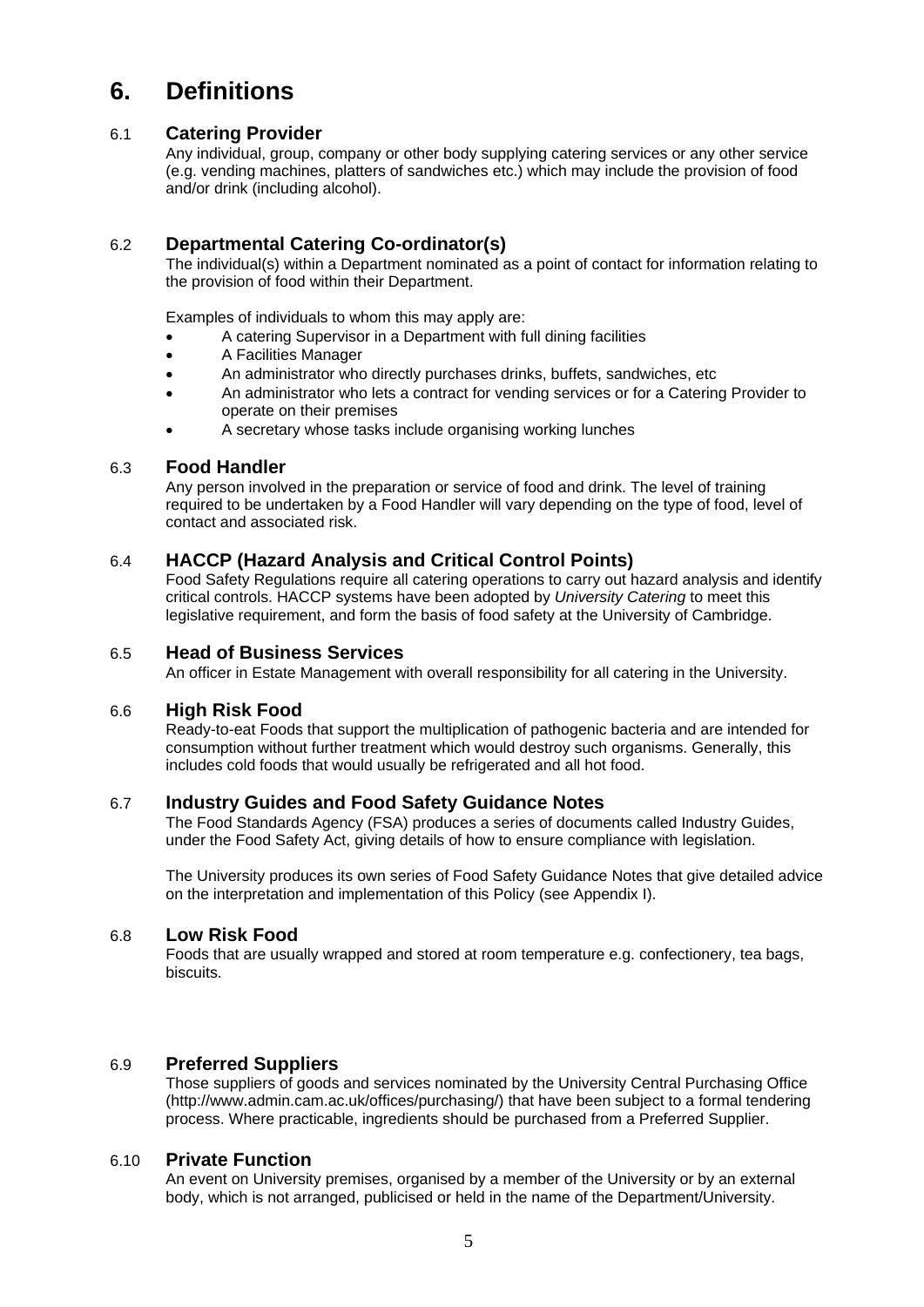#### 6.11 **Reputable Supplier**

A supplier/caterer which is registered with the Local Authority as a food provider, has an appropriate HACCP-based food safety management system in place, uses staff trained in food hygiene and has an appropriate level of Public Liability Insurance cover.

#### 6.12 **University Catering**

A full University catering service (e.g. vending machines, buffets, hot and cold meals, beverages and snacks) provided by the University Centre and its satellite sites.

#### 6.13 **Head of Operations**

An officer in Facilities Management with responsibility for the management of food safety issues.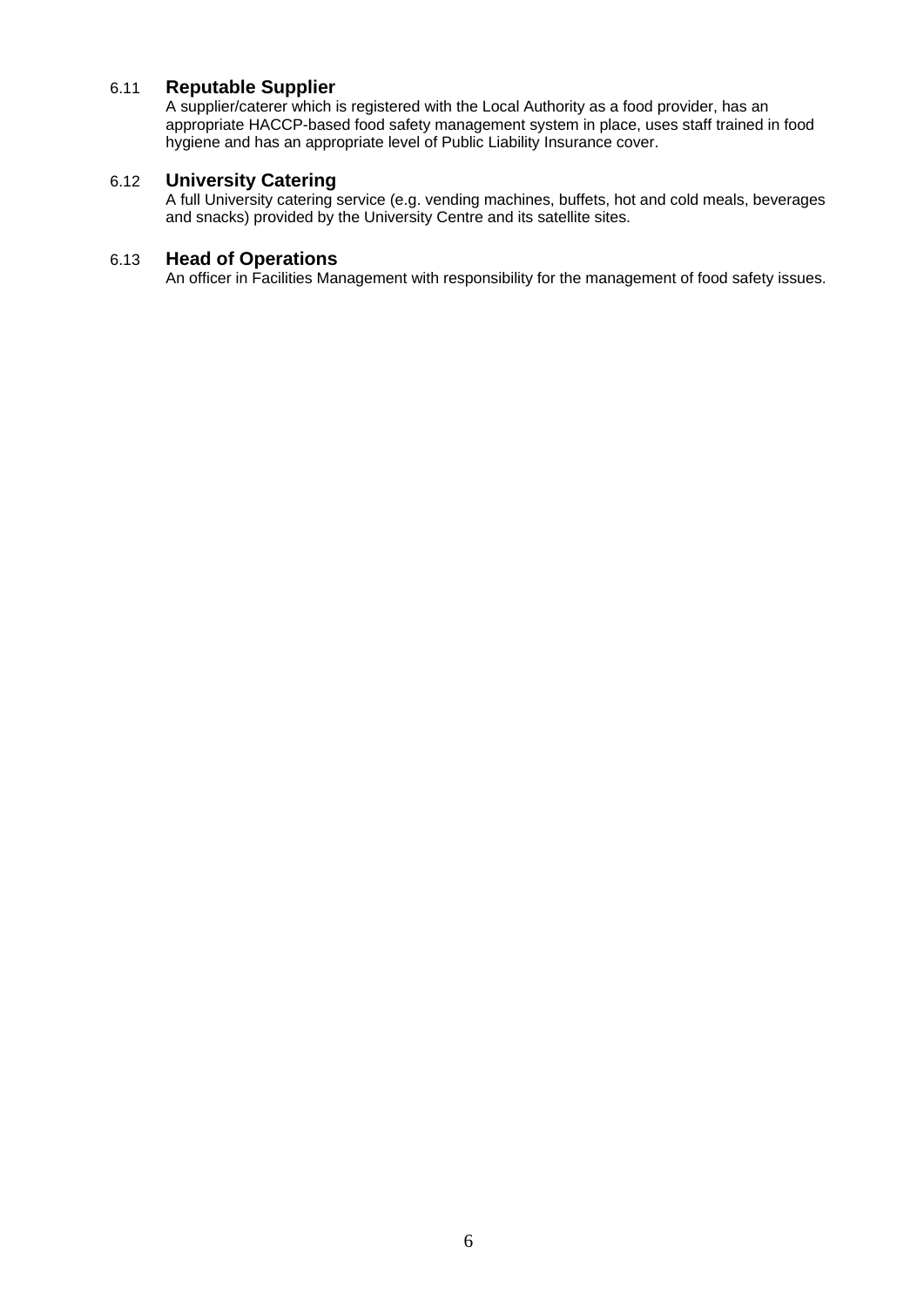#### **Food Safety Guidance Notes**

- 1. Food Safety An introduction to legislation for University premises
- 2. Catering Options A guide for departments and faculties
- 3. Staff Kitchens and Tearooms General hygiene requirements
- 4. Food Hygiene Training Requirements
- 5. Guidance on Departmental Barbecue Safety
- 6. Purchase, Delivery and Storage of Food
- 7. Preparation and Service of Food
- 8. Personal Hygiene Requirements for People Preparing or Serving Food
- 9. Cleaning and Pest Control in Food Preparation Areas
- 10. Food Safety Guidance for Departmental Christmas Parties
- 11. Food Safety for Charity Events A guide for departments and faculties
- 12. Food Complaints A guide for departments and University operated food outlets

#### **Further Information**

http://www.food.gov.uk/

http://www.admin.cam.ac.uk/univ/health/anaphylaxis\_april\_2009.pdf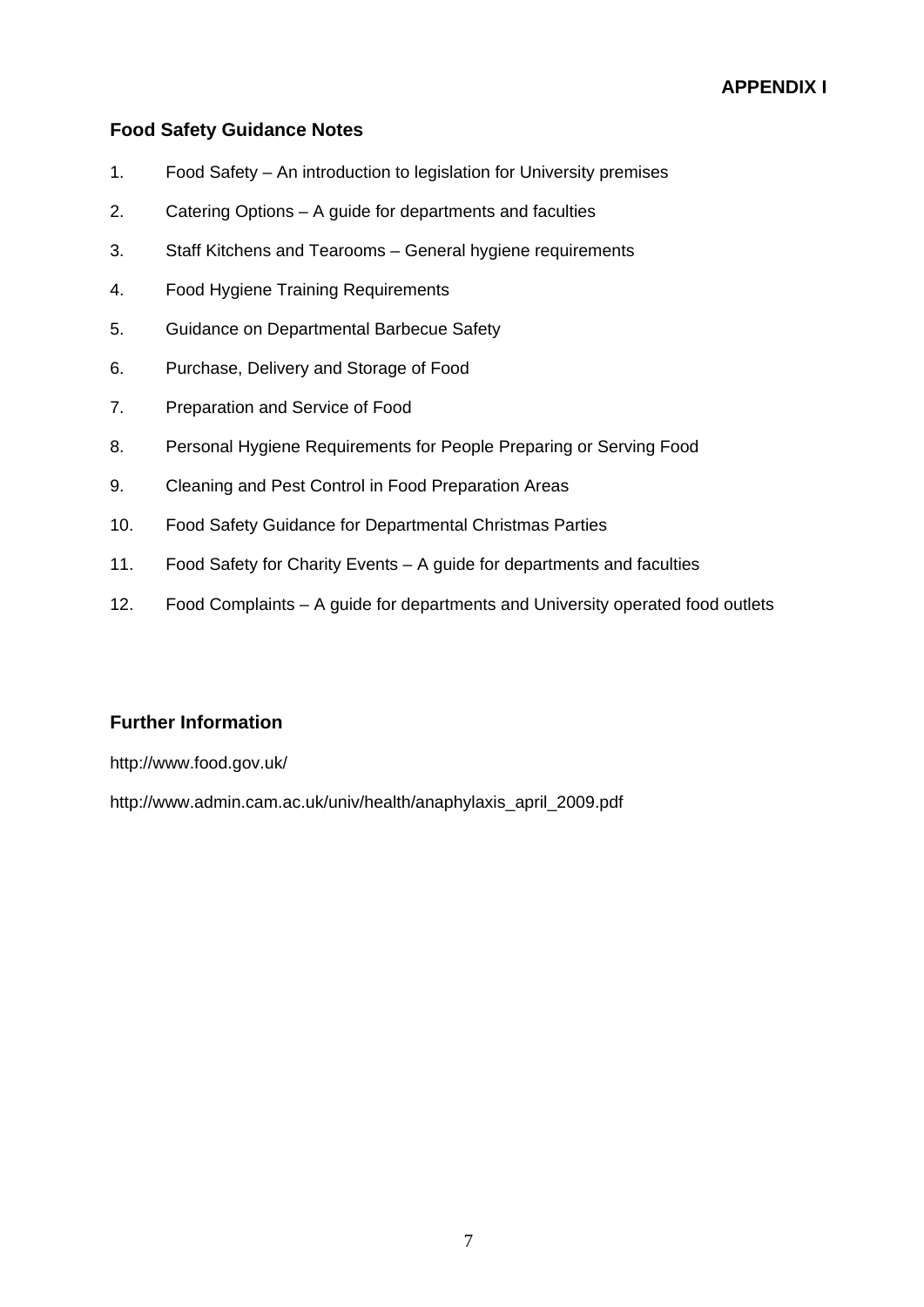### **Food Handler's Agreement**

**To be discussed and completed during induction, then kept by the employing department.** 

| Surname     | Title         |  |
|-------------|---------------|--|
| First names | Date of Birth |  |
| Job title   | Department    |  |

1 I agree to report to the Manager/Supervisor before commencing work if I am suffering from any of the following conditions:

- Diarrhoea and/or vomiting, especially if lasting more than 24 hours
- Scaling, weeping or discharging lesion(s)/skin conditions on the face, neck, hands, arms or scalp
- Finger nail infections or boils on exposed skin
- Open cuts or spots
- Any form of food poisoning e.g. confirmed or suspected salmonella
- Discharge from eyes, ears, mouth or gums.
- 2. I understand that upon my return to work following ill health, or a holiday, with any of these conditions I should inform the Manager/Supervisor.
- 3. I agree to report to the Manager/Supervisor before commencing work if any member of my household or close contact is unwell with diarrhoea and/or vomiting lasting more than 24 hours.
- 4. If symptoms persist and I suspect that I have food poisoning I should attend my GP to confirm it.
- 5. I also understand that I must as a food handler:
	- Practise good personal hygiene
	- Maintain good hygiene standards in the work place.

| Employee Signature  |      |
|---------------------|------|
| Print name          | Date |
| Manager's Signature |      |
| Print name          | Date |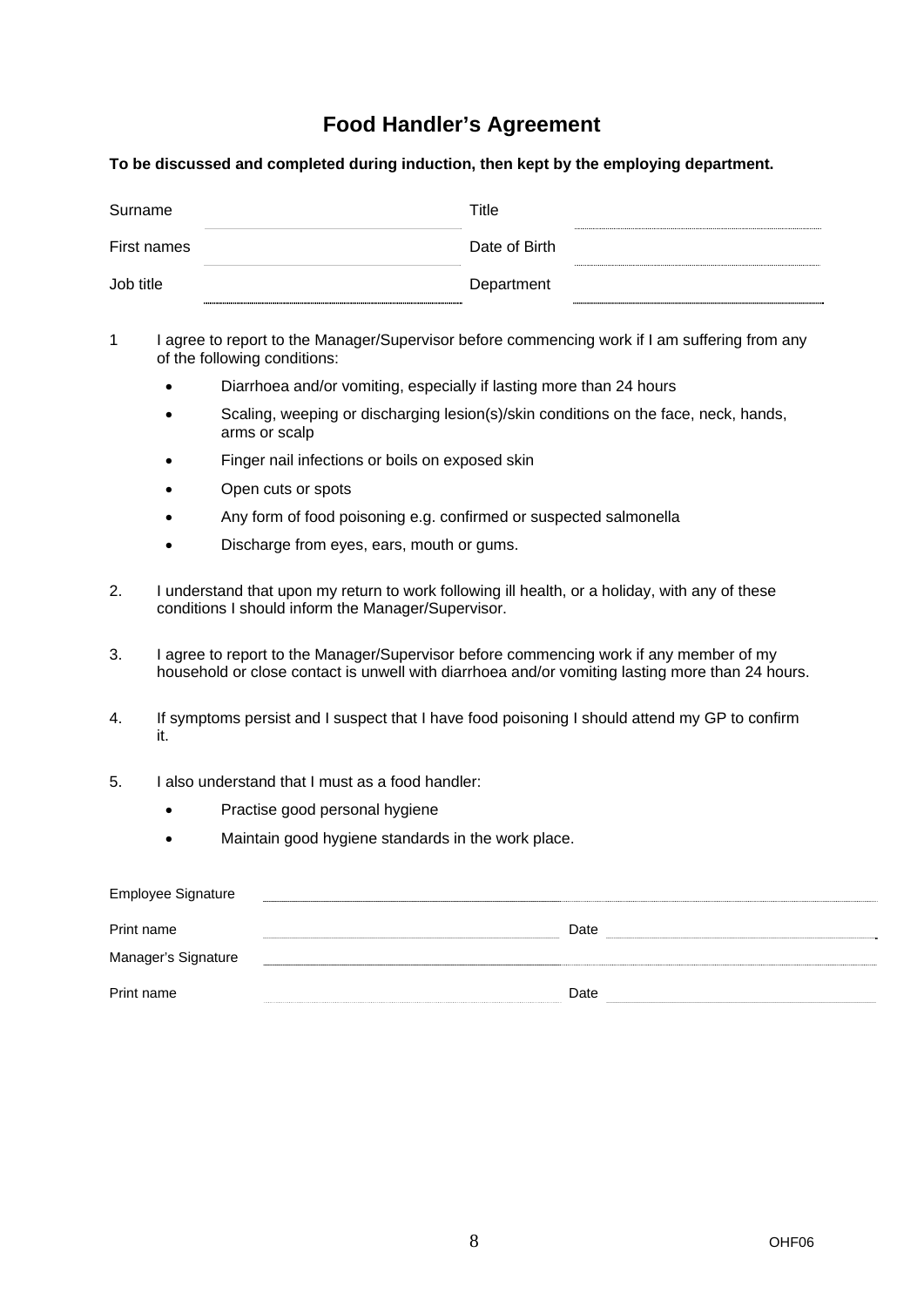

**Appendix III** 

**CONFIDENTIAL** 

**Occupational Health**

#### **Supplementary Questionnaire for Food Handlers**

| Surname                                                                                                                                                                                                                                                                                                                                                                                                                                                                                                |    | Title                                                                                                                                                                                                                                |                             |                                                                    |  |
|--------------------------------------------------------------------------------------------------------------------------------------------------------------------------------------------------------------------------------------------------------------------------------------------------------------------------------------------------------------------------------------------------------------------------------------------------------------------------------------------------------|----|--------------------------------------------------------------------------------------------------------------------------------------------------------------------------------------------------------------------------------------|-----------------------------|--------------------------------------------------------------------|--|
| First names                                                                                                                                                                                                                                                                                                                                                                                                                                                                                            |    |                                                                                                                                                                                                                                      | Date of Birth<br>Department |                                                                    |  |
| Job title<br>$\begin{minipage}{0.9\linewidth} \begin{tabular}{l} \hline \multicolumn{3}{l}{} & \multicolumn{3}{l}{} & \multicolumn{3}{l}{} & \multicolumn{3}{l}{} \\ \multicolumn{3}{l}{} & \multicolumn{3}{l}{} & \multicolumn{3}{l}{} & \multicolumn{3}{l}{} \\ \multicolumn{3}{l}{} & \multicolumn{3}{l}{} & \multicolumn{3}{l}{} & \multicolumn{3}{l}{} \\ \multicolumn{3}{l}{} & \multicolumn{3}{l}{} & \multicolumn{3}{l}{} & \multicolumn{3}{l}{} \\ \multicolumn{3}{l}{} & \multicolumn{3}{l}$ |    |                                                                                                                                                                                                                                      |                             |                                                                    |  |
|                                                                                                                                                                                                                                                                                                                                                                                                                                                                                                        |    | Please answer by ticking YES or NO. Ticking YES does not preclude you from working as a<br>food handler, but an occupational health assessment may be required.                                                                      |                             |                                                                    |  |
| 1.                                                                                                                                                                                                                                                                                                                                                                                                                                                                                                     |    | Have suffered from diarrhoea or vomiting over the last 7 days?                                                                                                                                                                       |                             | Yes I I Nol I                                                      |  |
| 2.                                                                                                                                                                                                                                                                                                                                                                                                                                                                                                     |    | Do you now, or have you ever suffered from:<br>a) Eczema, dermatitis or any other skin condition affecting hands, arms or face?<br>b) Boils, styes or septic fingers?<br>c) Discharge or infection of the eyes, ears, gums or mouth? |                             | $Yes \sqcap No \sqcap$<br>$Yes \Box No \Box$<br>$Yes \Box No \Box$ |  |
| 3.                                                                                                                                                                                                                                                                                                                                                                                                                                                                                                     |    | Do you suffer from recurring diarrhoea, vomiting or a bowel disorder?                                                                                                                                                                |                             | Yes $\Box$ No $\Box$                                               |  |
| 4.                                                                                                                                                                                                                                                                                                                                                                                                                                                                                                     | a) | Have you ever had, or are you known to be a carrier of typhoid or paratyphoid (a type<br>of Salmonella)?                                                                                                                             |                             | $Yes \Box No \Box$                                                 |  |
|                                                                                                                                                                                                                                                                                                                                                                                                                                                                                                        | b) | In the last 21 days have you been in contact with anyone, at home or abroad, who may<br>have been suffering from typhoid/paratyphoid?                                                                                                |                             | $Yes \Box No \Box$                                                 |  |
| 5.                                                                                                                                                                                                                                                                                                                                                                                                                                                                                                     |    | Do you suffer, or have you ever suffered from any allergic condition with food stuffs e.g. nuts,<br>fish, eggs etc?                                                                                                                  |                             | Yes I I Nol                                                        |  |
| If you answer YES to any of the above, please give details overleaf<br><b>DECLARATION</b>                                                                                                                                                                                                                                                                                                                                                                                                              |    |                                                                                                                                                                                                                                      |                             |                                                                    |  |

I certify that the above information is correct to the best of my knowledge. I understand that no medical details will be divulged without my permission to any person outside the Occupational Health Service, but an opinion about fitness for food handling work will be issued to management.

| <b>Signature of</b> | <b>Date</b> |
|---------------------|-------------|
| employee            |             |

#### **For OHS use only**

| <b>Initial decision</b><br><b>Comment/action</b><br>Date |  |                             | <b>Date</b> |  |
|----------------------------------------------------------|--|-----------------------------|-------------|--|
| Suitable for post                                        |  | Recruiting officer informed |             |  |
| Further information required                             |  | Candidate contacted         |             |  |
| OHA appt                                                 |  | Recruiting officer informed |             |  |
|                                                          |  | Appt arranged               |             |  |
| OHP appt                                                 |  | Recruiting officer informed |             |  |
|                                                          |  | Appt arranged               |             |  |
| <b>Outcome</b>                                           |  |                             |             |  |
| Suitable for post                                        |  |                             |             |  |
| Suitable for post with modifications/restrictions        |  |                             |             |  |